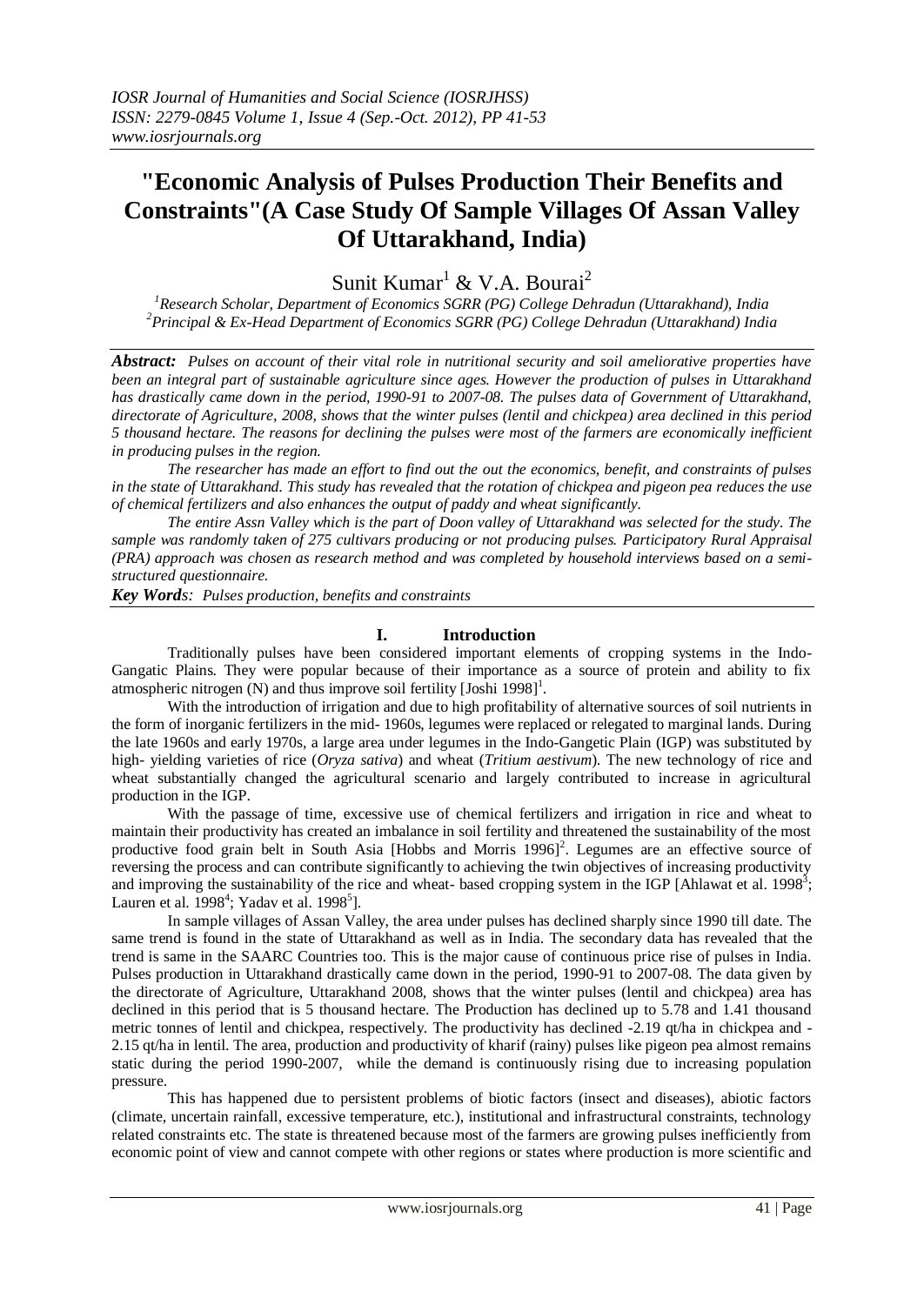mechanized. This has brought pulses economics in state of disequilibrium which will further cause problems for the future generations.

This study has identified major limiting factors to the cultivation of pulses under rainfed conditions. Pod borer infestation, wilt and botrytis gray mold (BGM) disease have compelled farmers to substitute the area in favor of less remunerative crops or leave it unsown. This is the main cause for non utilization of the rabi (winter) fallow lands.

Non availability of good HYV seeds of pulses, lack of knowledge about HYVS, Poor technical guidance and untimely availability of inputs (agro-chemical, fertilizers, etc) are socio economic institutional constraints. Poor seed storage facilities, poor marketing facilities, poor transportation for marketing etc are the socio economic infrastructural constraints in pulses production in Assan Valley.

Farmers lack information on soil moisture conservation technologies and sowing technologies that help germinate the seed in low moisture regime. Farmers are poor. They lack sufficient capital to purchase critical inputs such as seed, fertilizers, and pesticides. Access to institutional credit is limited. Non-availability of these inputs particularly seed also restricts growing of rabi crops. Public extension system is weak to effectively deliver the technology, inputs, and information to the farmers. Farmers also perceive that in case the crop is sown and establishes well it is often prone to various insect pests and diseases. Grazing of crops by stray animals of the thinly distributed crop is a major limitation to cultivation of pulses. Low volume of produce and lack of markets may deprive the small and marginal producers to get the market prices.

#### **II. Research Methodology**

## **2.2 Material and Methods**

The methodological approach employed in this research is both innovative and multifaceted. The researcher adopted a form of Participatory Research Appraisal (PRA) and Rapid Rural Appraisal (RRA) with some applied features, which were made popular by well known development researcher Robert Chambers [Chamber 1981<sup>6</sup>, 1992]<sup>7</sup>. Although all the principals of PRA, important to this research should be adumbrated. Thus the primary task of PRA is the "enlightenment and awakening of common people" [Fals Borda and Rahman 1991]<sup>8</sup>. RRA, Rapid Rural Appraisal methods, PRA consists of a series of techniques for quick research & information that generates results of less apparent precision, but greater evidential value, than classic quantitative survey techniques  $[Chambers, 1992]$ <sup>7</sup>. It emphasizes the importance and relevance of situational local knowledge, and the necessity to identify rightly key element than achieving spurious statistical accuracy. It is based on listening research and on a creative combination of interactive methods and verification, including "triangulation" of data from different sources using two different methods to view the same information. The main PRA techniques used were as follows: map of study area, transects walks, seasonal visits, problem listing and analysis, problem ranking and opportunity assessment. The second Part of the survey was dedicated to household interviews using a semi-structured questionnaire in order to complete the PRA data. Secondary data collected from various annual agriculture reports Government of Uttarakhand and India and computed from three moving average method.

#### **2.2 Area of study**

 Assan Valley is situated in the western part of Doon Valley, located at the south of Uttarakhand and the west of Dehradun. The Valley covers an area of about 30 km in length and 20 km in width which is approximately 600 sq km. in size. The study area falls in the  $30^0$  15' N and  $77^0$  45' E comprises the western part of the "Doon Valley" located in the district of Dehradun, Uttarakhand [Parsad and Verma 1975]<sup>9</sup>. The mean annual temperature ranges from  $30.85^{\circ}$ C during summer and  $15.22^{\circ}$ C during winter. The mean annual rainfall is 1700 mm. [Martin and Saha 2007] $^{10}$ 

#### **2.3 Sampling**

 The random stratified sampling was employed for the research. Two hundred and seventy five farmers were selected randomly from nine villages across northern and southern part of Assan Valley. The number of villages chosen from two regions of the valley was based on the extent of pulses production in that region. The table no. 1 shows that 174 farmers were selected from northern part of the Assan Valley and 101 sample farmers from southern side of Assan valley. The percentage of sample household in northern part of the Valley was 63.27 while 36.73 percent in southern part of Assan Valley. Villages were selected randomly from these region and pulse producers selected randomly from each village. The number of pulses producers selected in each region was based on the proportion of land sown in each region (table 1).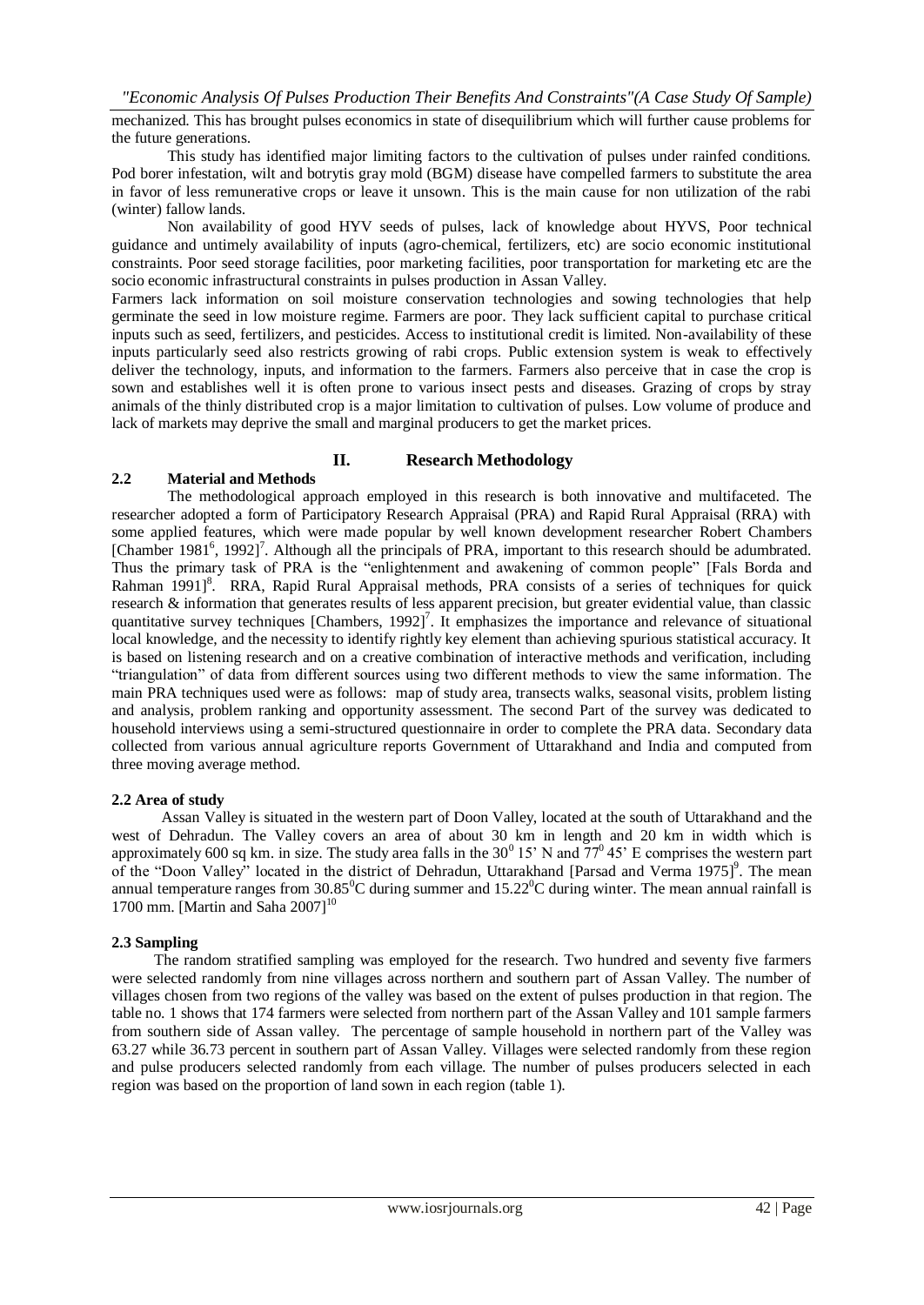| Region       |      |    |       | Village   | Sample farmers | % of total sample |
|--------------|------|----|-------|-----------|----------------|-------------------|
| Northern     | part | of | Assan | Nayagaon  | 35             | 12.72             |
| valley       |      |    |       | Signiwala | 48             | 17.45             |
|              |      |    |       | Sabhawala | 46             | 16.72             |
|              |      |    |       | Ramgarh   | 25             | 9.10              |
|              |      |    |       | Jingwreri | 20             | 7.27              |
| Southern     | part | of | Assan | Jhajhra   | 26             | 9.45              |
| valley       |      |    |       | Bahuwala  | 27             | 9.81              |
|              |      |    |       | Sahaspur  | 27             | 9.81              |
|              |      |    |       | Channchak | 21             | 7.63              |
| Total sample |      |    |       | 9         | 275            | 100.00            |

*"Economic Analysis Of Pulses Production Their Benefits And Constraints"(A Case Study Of Sample)*

## **III. Result and Discussion**

## **3.1 Legumes in Uttarakhand**

In Uttarakhand, the area under Rabi (winter) pulses decreased sharply during 1990-2007. The area under chickpea has marginally declined while in lentil it declined rapidly during the period 1990-2007 (fig. 1). Area decreased up to 4 thousand hectare in lentil, while in chickpea, it decreased more than 1 thousand hectare during the period of 1990-2007. In kharif (rainy) pulses, the area under pigeon pea remain almost static, while in black gram it fluctuates almost between 9.5 thousand hectare to12.5 thousand during the period of 1990-2007. The production of all pulses has declined except black gram (figure 2). Again the production of winter pulses declined rapidly. The production of lentil was 13.19 thousand metric tonnes in 1990 which decreased up to 7.41 thousand metric tonnes in 2007. The production of chickpea also declined from 2.07 thousand metric tonnes in 1990 to 0.66 thousand metric tonnes in 2007. The production of pigeon pea almost remains static during this period (figure 2). Again the yield of all pulses has also declined except black gram during the period of 1990- 2007 (figure 3). Only in black gram, the positive trend in production and yield is due to increase in area during this period. The pulses production is declining in the region [Directorate of agriculture, Government of Uttarakhand  $20081$ <sup>11</sup> .









Source: Directorate of Agriculture, Government of Uttarakhand, 2009-10 Note: Data calculated from three year moving average method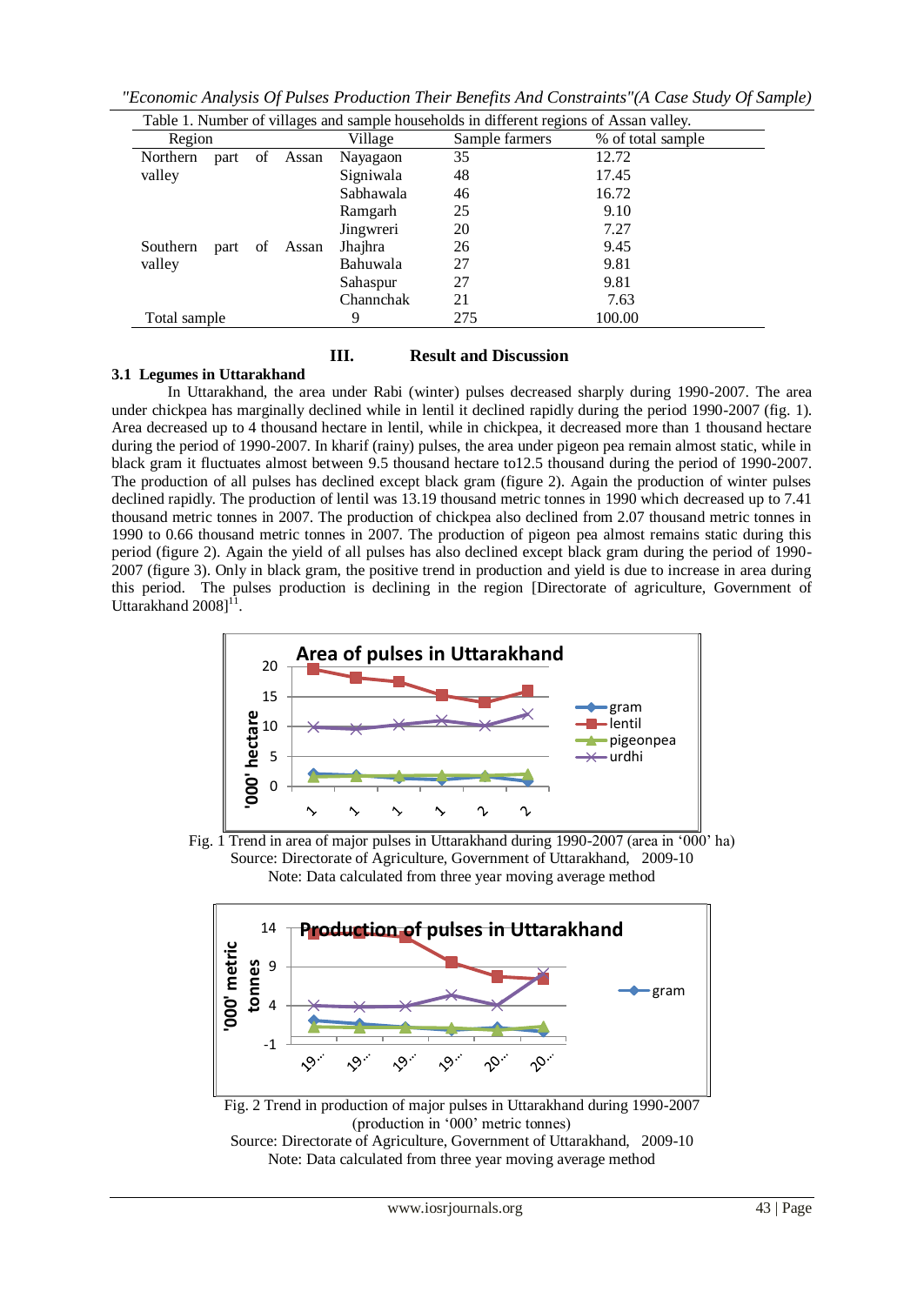

Fig. 3 Trend in yield of major pulses in Uttarakh and during 1990-2007(yield quintal/ha) Source: Directorate of Agriculture, Government of Uttarakhand, 2009-10 Note: Data calculated from three year moving average method.

#### **3.2 Legumes in Assan Valley 3.2.1 Winter season crops**

In the sample farms of Assan Valley, more than 90% of the average total cultivated area during the winter was wheat and sugarcane and remaining 10% of the total cultivated area was under lentil, mustard, chickpea, and grass (barley) etc (table 2). There was some variation in enterprise choice across the different regions. Lentil, chickpea and mustard appeared to be minor crop covering only 4.26%, 1.18 and 0.45% of the total average cropped area during winter (table 2). In some of the study villages not even a single farmer is cultivating chickpea due to pod borer (insect), wilt (disease) and other a biotic, biotic and technology related constraints. In winters the pulses are again not the choice of the farmers. The table 2 shows that only few farmers' choice is winter pulses.

| <b>Crop</b> | Northern part | Southern part | Average |
|-------------|---------------|---------------|---------|
| Wheat       | 77.30         | 61.91         | 69.60   |
| Sugarcane   | 14.65         | 26.96         | 20.80   |
| Lentil      | 3.68          | 4.84          | 4.26    |
| Mustard     | 0.36          | 0.55          | 0.45    |
| Chickpea    | 0.26          | 2.10          | 1.18    |
| Grass       | 2.24          | 3.90          | 3.07    |
| Other       | 1.51          | 0.00          | 0.75    |

Table 2. Cropping pattern during winter season on sample farm in different part of Assan Valley (% of winter cropped area**)**

Source: Based on household survey in study area, 2009-10.

Note: Sugarcane crop is long duration crop that occupy area even winter.

## **3.2.2 Rainy season crops**

 Rice and maize are staple crops during rainy season in Assan Valley followed by sugarcane. In sample farm, more than 78% average total cultivated area during the rainy season was under rice, maize and sugarcane and remaining 22% total cultivated area was with black gram, pigeon pea, mustard, pachrangi (a many color pulse), ground nut, grass (bazra and green gross) etc. As far as pulses are concerned, black gram and pigeon pea are important minor crops during rainy season, covering an average cultivated area 4.19% and 1.70% of the gross cropped area (table 3). Pachrangi (a many color pulse) and cowpea also appeared to be minor crop in Assan valley covering only 1.40% and 0.28% of the total average cropped area.

Table 3. Cropping pattern during rainy season on sample farms in different region of Assan Valley (% of rainy cropped area)

| <b>Crop</b> | Northern part | $\alpha$ opped $\alpha$ and $\alpha$<br>Southern part | Average |
|-------------|---------------|-------------------------------------------------------|---------|
| Paddy       | 33.35         | 17.42                                                 | 25.39   |
| Maize       | 29.13         | 35.40                                                 | 32.27   |
| Sugarcane   | 14.65         | 26.96                                                 | 20.80   |
| Black gram  | 3.60          | 4.79                                                  | 4.19    |
| Mustard     | 1.66          | 2.76                                                  | 2.21    |
| Pigeon pea  | 0.72          | 2.66                                                  | 1.70    |
| Pachrangi   | 1.54          | 1.25                                                  | 1.40    |
| Cowpea      | 0.49          | 0.07                                                  | 0.28    |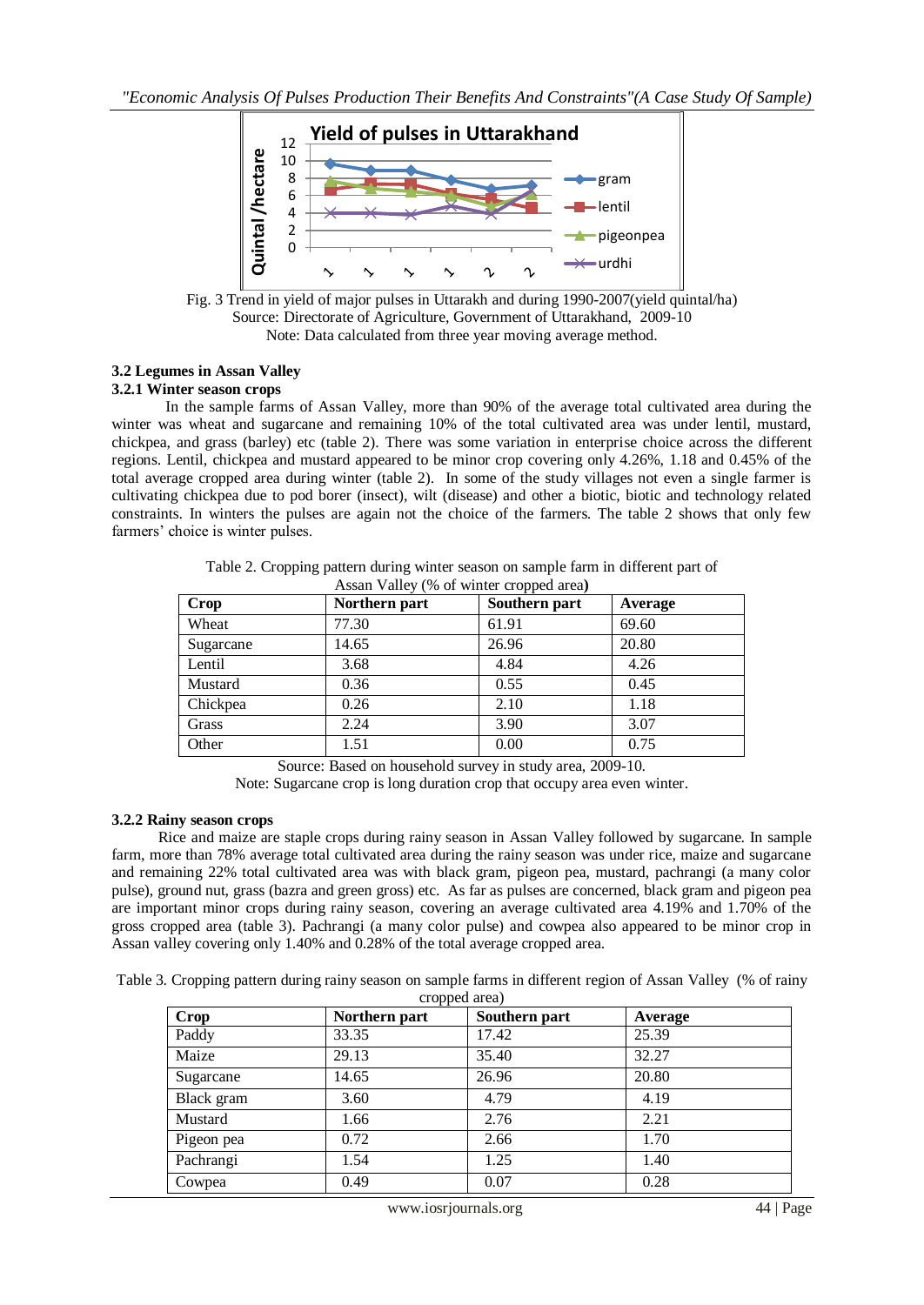| "Economic Analysis Of Pulses Production Their Benefits And Constraints"(A Case Study Of Sample) |  |  |  |
|-------------------------------------------------------------------------------------------------|--|--|--|
|                                                                                                 |  |  |  |

| Groundnut | 1.92     | 0.00               | 0.96                 |
|-----------|----------|--------------------|----------------------|
| Grass     | 7.93     | $\sqrt{2}$<br>0.27 | −<br>$^{\prime}.10$  |
| Peas      | $0.00\,$ | 1.88               | 0.94                 |
| Other     | 5.04     | 0.38               | $\sim \cdot$ 1 $\pm$ |
|           | $ -$     |                    |                      |

Note: Sugarcane crop is a long duration crop**.**

#### **3.3 Factor share of pulses production**

Pulses like chickpea, lentil, black gram and pigeonpea are less labor-intensive crops; and cheap comparatively to other competitive winter crops like wheat, etc [Pande et al,  $2003$ ]<sup>12</sup>. On an average, human and bullock (or machine) labor constituted 84%, 80%, 81% and 78% share of the total operational expenses for chickpea, lentil, black gram and pigeonpea production, respectively (table 4). Average share of seed in the total operational expenses were 11% in chickpea, 7.35% in lentil, 19% in black gram and 11.65% in pigeonpea production. The rest of the factor share was spent on compost fertilizers and technology inputs and to control insects and diseases. Pulses require less consumption fertilizers comparing to cereal crops like wheat etc. Only 4% in cost of the total cost of production of chickpea production were spent on fertilizers and compost fertilizers, while 12.50% in lentil, 9.55 in black gram and 9.36% in pigeonpea cost of the total operational cost were spent on fertilizer and compost fertilizer. The cost on the control of pest and diseases is almost negligible on pulses in Assan valley of Uttarakhand. Despite of suffering huge crop damages; due to insects and disease, farmers rarely applied insecticides or pesticides for pulses cultivation. Only 1% in chickpea, 0.40% in lentil and 0.06% in pigeonpea share are spent on pesticides out of the total expenses (table 4). There is no factor share cost spent on irrigation because legumes are cultivated in rainfed conditions. The farmers of Assan valley of Uttarakhand are not aware about the HYV seeds and the latest techniques and other essential land preparation techniques. Pulses can be grown with minimum irrigation in entire Assan valley. Thus, it also reduces the cost of legumes production.

| <b>Inputs</b>   | Chickpea | Lentil | <b>Black</b> gram | Pigeonpea |
|-----------------|----------|--------|-------------------|-----------|
| Seed            | 11.00    | 7.35   | 9.12              | 11.63     |
| Fertilizers     | 4.00     | 12.50  | 9.55              | 9.36      |
| Pesticide       | 1.00     | 0.40   | 0.00              | 0.06      |
| Irrigation      | 0.00     | 0.00   | 0.00              | 0.00      |
| Labor           | 55.00    | 49.50  | 53.33             | 50.73     |
| Bullock/Machine | 29.00    | 30.25  | 28.00             | 28.22     |

Table 4 Average factor (input) share for pulses production per hectare in Assan Valley (% of total cost)

Source: Based on household survey in study area, 2009 -10.

## **3.3 Average Cost of pulses production**

The average cost of pulses production per hectare is shown with the help of the following table number 5. The average cost of pulses production, shows that there is cost variation in per hectare of average cost of production of different pulses. Black gram is the cheapest pulse as far as the cost of pulses production per hectare is concerned; it's a rainy season crop which is cost of pulses is Rs. 9740 per hectare. While in winter pulses, the cost of production per hectare for chickpea is lowest which is Rs 11982 per hectare (table 5). The price mechanism of chickpea and Black gram is favoring these two crops in the region of Assan valley

| Table 5 Average inputs cost (per hectare) of pulses production |  |
|----------------------------------------------------------------|--|
|----------------------------------------------------------------|--|

| Crop       | Amount (Rs) |
|------------|-------------|
| Chickpea   | 11982       |
| Lentil     | 13804       |
| Black gram | 9740        |
| Pigeon pea | 12148       |

Source: Based on household survey in study area, 2009 -10.

#### **3.4 Average yield of pulses production**

The yield of pulses production (kg/ha) also varies from pulses to pulses and region to region. The average yield of pigeon pea production was highest (602.88 kg/ha) comparing to other pulses production in Assan valley and the average yield of black gram production was lowest (162.40kg/ha). The average yield of lentil and chickpea production in the valley was 494.41kg/ha and 229.10kg/ha respectively (table 6). Average yield of byproduct of pulses was 400 kg/ha in chickpea, 900 kg/ha in lentil, 300 kg/ha in black gram 800 kg/ha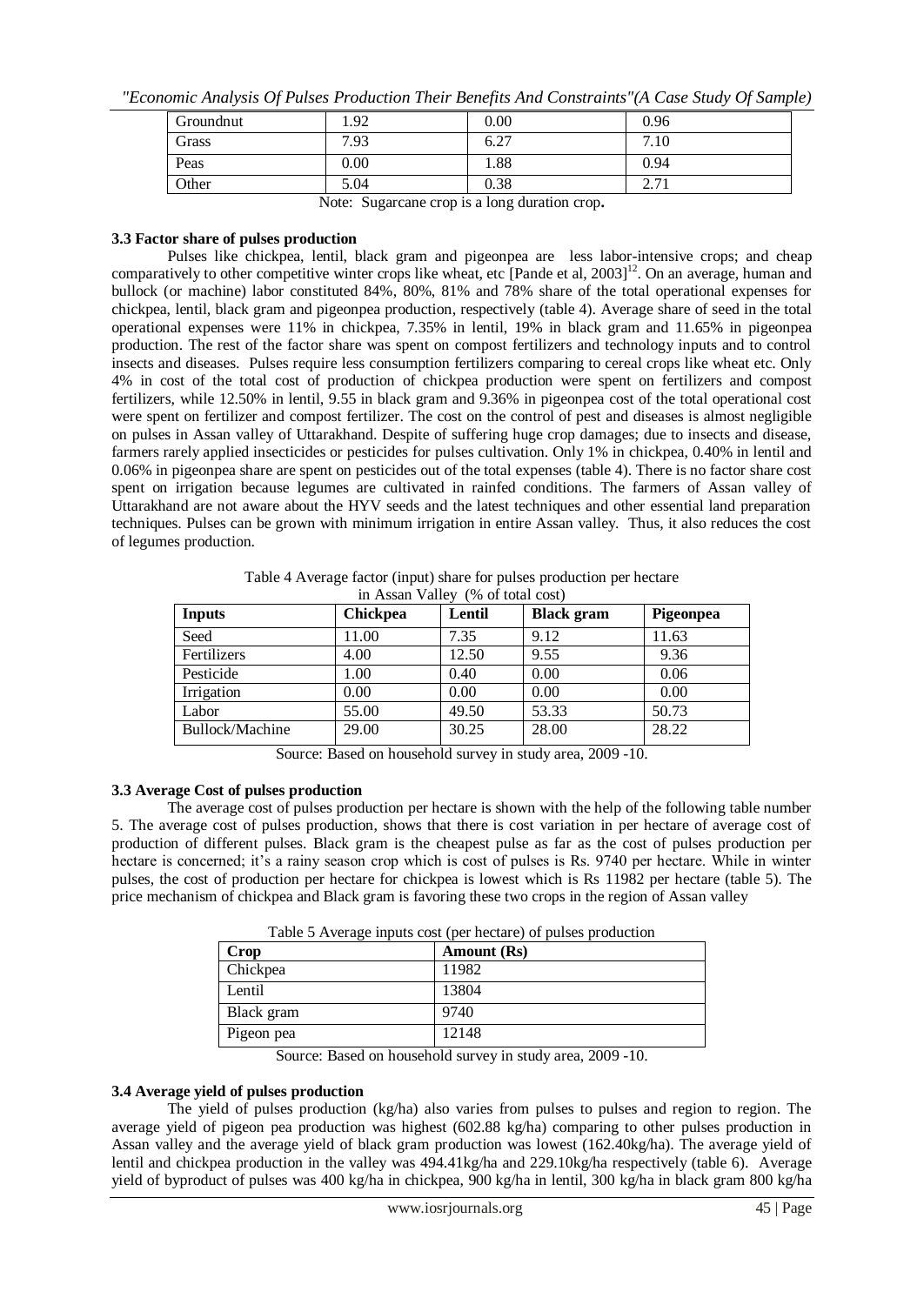in pigeon pea (table 6). The farmer uses these fodders for farm animal which is also significant from the economic point of view. It helps in dairy farming. The total output of pulses production (grain yield and fodder yield) was highest in lentil (Rs 17591) while lowest in black gram (Rs 6706).

| Crop       | Grain yield |       | Fodder yield (by product) |      | <b>Total output</b> |
|------------|-------------|-------|---------------------------|------|---------------------|
|            | (kg)        | (Rs   | $\mathbf{kg}$             | (Rs) | (Rs)                |
| Chickpea   | 229.10      | 8121  | 400                       | 800  | 8921                |
| Lentil     | 494.41      | 15791 | 900                       | 1800 | 17591               |
| Black gram | 162.40      | 6256  | 300                       | 450  | 6706                |
| Pigeon pea | 602.88      | 14267 | 800                       | 1600 | 15867               |

Source: Based on household survey in study area, 2009 -10.

## **3.5 Net returns from Legumes cultivation in Assan Valley**

The production of legumes on sample farms in different parts of the Assan Valley has been found from the economics point of view in a different way. Lentil and pigeon pea are profitable legume, while chickpea and black gram are showing negative monetary returns. The net profit was only Rs 3787/ha in lentil and Rs 3719/ ha in pigeon pea, while black gram and chickpeas net profit is Rs. – 3061/ha and Rs – 3034/ha, which is negative in monetary terms (table 7). The estimated benefit cost ration (BCR) of legumes were 0.74 in chickpea, 1.27 in lentil, 0.68 in black gram and 1.30 in pigeon pea. We have estimated the cost benefit ratio from growing chickpea, lentil, black gram and pigeonpea on per hectare basis using recent prices. This will assist understanding of the likely benefits and investment requirements by individual farmers and also give indications on the total benefit from introduction of legumes in rice fallows or fallow land to the national economy of India in terms of employment creation and increase in output. Despite of losses in pulses production, it is significant from the economic point of view, its output is saving fertilizers and increases in yield of subsequent crops is not included in its economics.

Table 7 Net returns (per hectare) from cultivation of pulses

| Crop       | <b>Returns</b> |             |                                 |  |  |  |  |
|------------|----------------|-------------|---------------------------------|--|--|--|--|
|            | Gross returns  | Net returns | <b>Benefit cost ratio (BCR)</b> |  |  |  |  |
|            | (Rs            | (Rs)        | (Rs)                            |  |  |  |  |
| Chickpea   | 8921           | 3061        | 0.74                            |  |  |  |  |
| Lentil     | 17591          | $+3787$     | 1.27                            |  |  |  |  |
| Black gram | 6706           | 3034        | 0.68                            |  |  |  |  |
| Pigeon pea | 15867          | $+3719$     | 1.30                            |  |  |  |  |

Source: Based on household survey in study area, 2009-10.

#### **3.6 Economic efficiency of farmers in pulses production**

Pigeon pea is the only pulse crop in Assan Valley in which maximum farmers (57%) is economically efficient and the remaining 43% pigeon pea cultivators are economically inefficient from economic point of view. In case of chickpea, 77% of average chickpea cultivars are economically inefficient in the production of chickpea and remaining 23% chickpea farmer are perfectly efficient (table 8). The economics of lentil cultivation shows that, 43.70% average sample farmer is perfectly efficient and remaining fall under different economic inefficient categories. As far as the production of black gram is concerned, only 21% farmers in Assan Valley are perfectly efficient and the remaining 79% are inefficient from economic point of view. The main reason of inefficiency of farmers is occurrence of pod borer (insect), wilt (disease), climate and other constraints. At present, the chickpea farmers are negligible in size due to above said constraints.

Table 8 Distribution of sample farmer according to economic efficiency of pulses production (% of total sample).

| Chickpea | Lentil | Black gram | Pigeonpea |
|----------|--------|------------|-----------|
| 23.00    | 43.70  | 21.00      | 56.96     |
| 15.00    | 20.81  | 12.00      | 22.94     |
| 12.00    | 21.24  | 17.00      | 4.69      |
| 0.00     | 9.14   | 16.00      | 15.41     |
| 50.00    | 5.01   | 34.00      | 0.00      |
|          |        |            |           |

Source: Based on household survey in study area, 2009-10.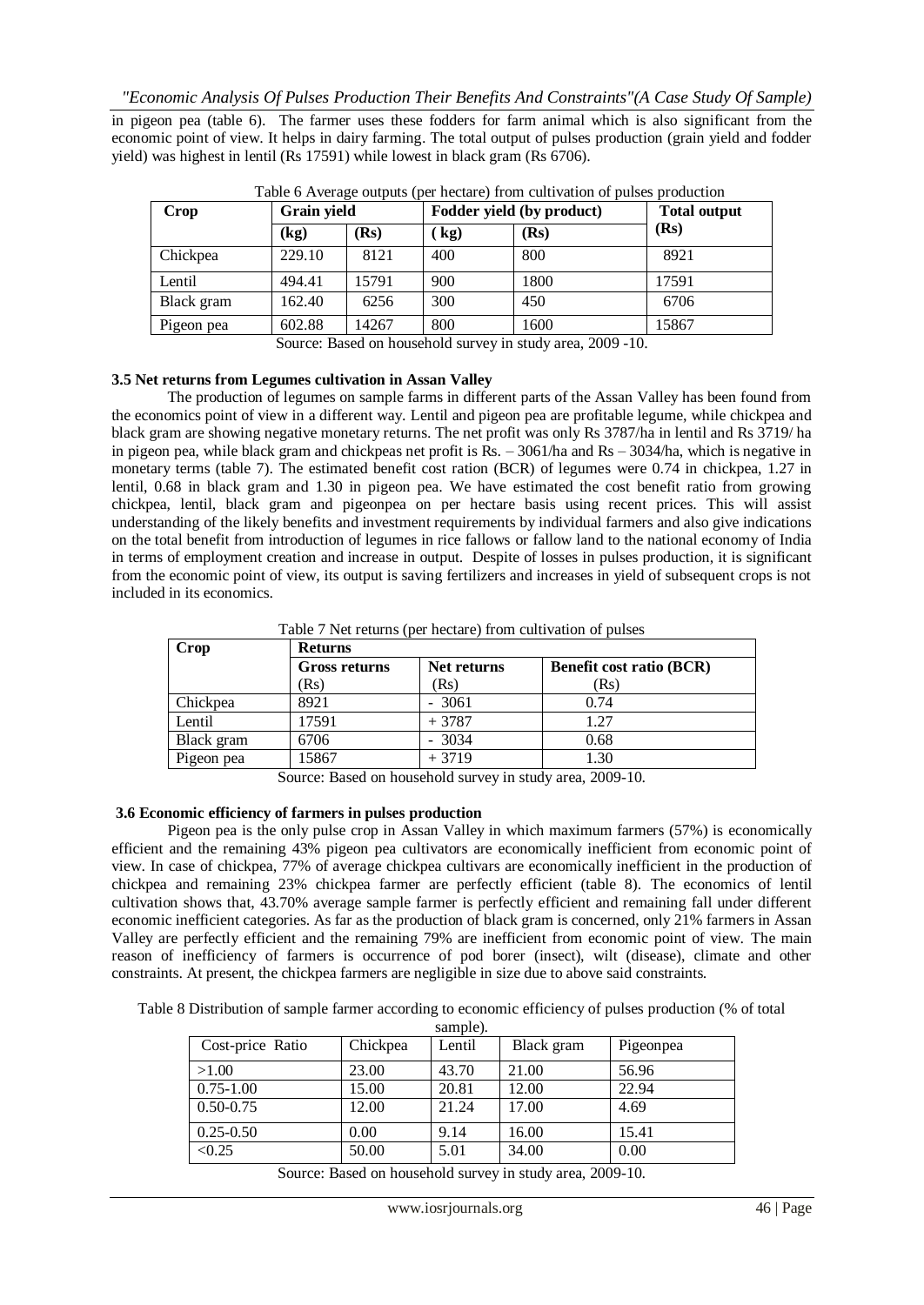(Note:  $>1.00$  = perfectly efficient,  $0.75-1.00$  = moderate low degree of inefficiency,  $0.50 - 0.75$  = moderate high degree of inefficiency,  $0.25 - 0.50$  $=$  high degree of inefficiency and  $< 0.25$  = perfectly inefficient).

## **IV. Benefits Of Legumes**

At present, the pulses are grown to meet household consumption, but there are non monetary or nutritional benefits that also arise from chickpea and pigeonpea cultivation. Chickpea a legume from the subfamily papillionoideae fixes nitrogen in soil, improves soil nitrate content and saves fertilizer costs and increases yield in subsequent crops [Pande, et al, 2003<sup>12</sup>, Joshi, P.K. 1998<sup>1</sup>]. Pigeon pea also does nitrogen fixation in soil [Kumar Rao et al.,  $1983^{13}$ ,  $1989^{14}$  and  $1990^{15}$ ], improves soil nitrate content and saves fertilizers costs and increases yield of subsequent crops. There are two main benefits of pulses namely (a) reduced use of fertilizers in subsequent crops and (b) increase in yield of subsequent crops.

## **4.1 Reduction in fertilizer**

 Farmers reported drastic reduction in consumption of inorganic and organic fertilizers in plots where rice and wheat was grown in sequence with chickpea and pigeon pea as compared with wheat and rice. Farmers in rice, rotation of chickpea cultivation, use fertilizers 63.96 kg/ha of urea, 53.12 kg/ha Die and 12.21 trolley/ha of compost. The corresponding quantity of average fertilizers in rice when rotated with wheat was 83.31kg/ha of urea, 73.93 kg/ha Die and 16.12 trolley/ha of compost in sample villages of Assan valley (table 9). Some farmers (southern part) also reported that they use less quantity of fertilizers in sequence with chickpea in comparison to wheat or fallow land. This shows that substantial saving in fertilizer that can be achieved. Study of [Joshi, P.K. 1998]<sup>1</sup> supports our investigation, which emphasizes that the net savings in cost of fertilizers (about 47%) applied to the rice crop if chickpea was included in the rotations, as against keeping the land fallows. The profitability of the subsequent rice crop was about 13% higher when it was rotated with chickpea. In rotation with pigeonpea farmers in wheat average fertilizer used 56.25 kg/ha of urea, 91.66 kg/ha Die and 9.37 trolley /ha compost (cow dung). While the fertilizers used in wheat was 72.91 kg/ha of urea, 112.5kg/ha of Die when rotated with rice/maize in Assan Valley (table 9). This shows that substantial saving in fertilizer that can be achieved. There is no change of compost fertilizers quantity in rotated with rice.

| Fertilizer | Sequence with chickpea  |           | <b>Sequence with wheat</b> |             |                           |       |
|------------|-------------------------|-----------|----------------------------|-------------|---------------------------|-------|
|            | Urea $(kg)$             | Compost   | Die                        | Urea $(kg)$ | Compost                   | Die   |
|            |                         | (trolley) | (kg)                       |             | (trolley)                 | (kg)  |
|            | 63.96                   | 12.21     | 53.12                      | 83.31       | 16.12                     | 73.93 |
| Fertilizer | Sequence with pigeonpea |           |                            |             | <b>Sequence with rice</b> |       |
|            | Urea $(kg)$             | Compost   | Die                        | Urea $(kg)$ | Compost                   | Die   |
|            |                         | (trolley) | (kg)                       |             | (trolley)                 | (kg)  |
|            | 56.25                   | 9.37      | 91.66                      | 72.91       | 9.37                      | 112.5 |

| Table 9 Fertilizer use per hectare sequence with pulses and sequence with competing crops in the season |  |  |  |  |  |  |
|---------------------------------------------------------------------------------------------------------|--|--|--|--|--|--|
|---------------------------------------------------------------------------------------------------------|--|--|--|--|--|--|

Source: Based on household survey in study area 2009-10.

## **4.2 Savings of fertilizers of subsequent crop in monetary terms**

 Savings of fertilizers in monetary terms of subsequent crops in sequencing with chickpea and pigeon pea is shown with the help of following table number 10. The table shows average saving of fertilizers was Rs 3544/ha in sequence with chick pea and Rs. 3415/ha in sequence with pigeon pea (table 10).

Table 10 Savings of fertilizers per hectare (in rupees) of subsequent crops in sequence with chickpea and pigeon pea

| $PI$ $S$ con pca         |             |  |  |  |
|--------------------------|-------------|--|--|--|
| <b>Pulses</b>            | Amount (Rs) |  |  |  |
| Sequence with chickpea   | 3544        |  |  |  |
| Sequence with pigeon pea | 3415        |  |  |  |
|                          |             |  |  |  |

Source: Based on household survey in study area 2009-10.

## **4.3 Increase in yield**

The average yield of rice increased 21.78% (502.22 kg/ha), i.e., an additional income Rs. 10,040/household (table 11). These evidences clearly reveals that chickpea enriches soil fertility and improves savings in rice cultivation. There is evidence that in comparison to wheat or fallow land, chickpea has enhanced the yield of subsequent rice crops by 25-30% [Pande et al, 2003<sup>12</sup>, Joshi, P.K, 1998<sup>1</sup>]. Study of [Bourai *et al.* 2004]<sup>16</sup> in Nepal, supports our investigations, which reveals that the Crop rotation with chickpea increases yield of paddy to 7.71 quintal/ha, i.e., an additional income of NRs 5397/household. The yield of wheat was higher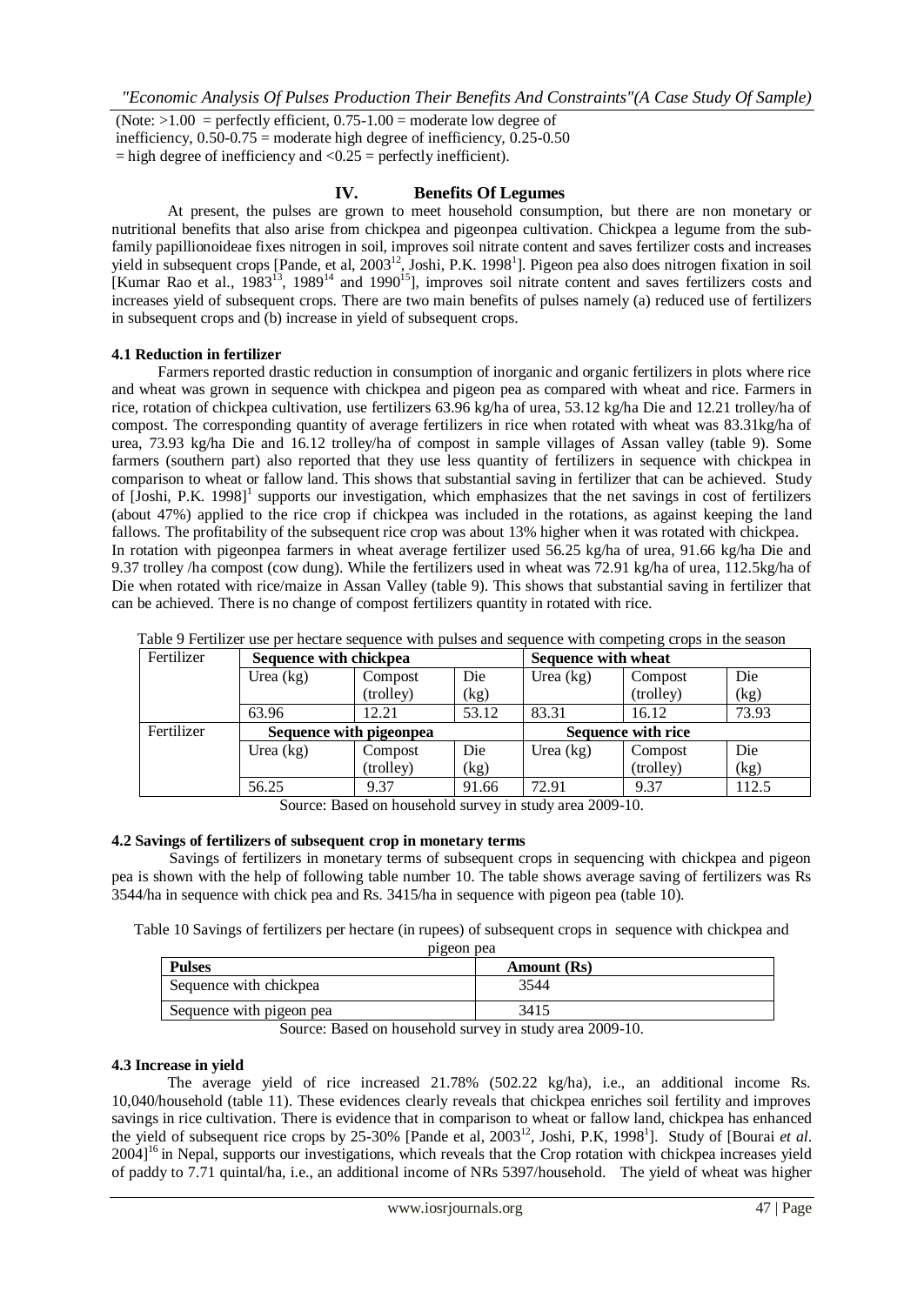when rotated with pigeon pea in comparison with rice/maize. The average yield of wheat increased by 33% (513.88 kg/ha), i.e., an additional income Rs.5690 per household (table 11).

There is no change in consumption of fertilizer as well as yield in subsequent crops when crop is rotated with lentil and black gram in the study area; while it is reported otherwise by the Agriculture Scientist.

| Crop  | Crop rotation    |             | Change in yield<br>rice & wheat |         | <b>Value</b><br>addition |
|-------|------------------|-------------|---------------------------------|---------|--------------------------|
| Rice  | Chickpea-Rice    | Wheat /Rice | Kg/ha                           | Percent | (Rs/ha)                  |
|       | 2845.77          | 2343.75     | 502.22                          | 21.78   | 10.040                   |
| Wheat | Pigeon pea-wheat | Rice/ wheat | Kg/ha                           | Percent | (Rs/ha)                  |
|       | 2652.77          | 2083        | 569.44                          | 28.33   | 5,690                    |

Table 11 Rice and wheat yield under different rotations (kg/ha)

Source: Based on household survey in study area, 2009-10

#### **V. Constraints In Pulses Production**

## **5.1 Biotic constraints in chickpea production**

 Compared to cereals, oilseeds and other pulses, chickpea faces more biotic constraints in production [Pande et al, 2003]<sup>12</sup>. Gram Pod borer (*Helicoverpa armigera*) was the key insect-pest and devastates chickpea production in all part of Assan Valley (table 13). According to farmers in PRA reports, Gram pod borer, local name Sundi kira (pest) infestation occurs every year. It was threat to food and nutritional security of farmers and could damage the entire chickpea crop.

Data presented in table 13 indicate that maximum yield loss (43.80%) in chick pea was caused due to the attack of this notorious pest. Again maximum area (93.38 %) under cultivation of chick pea was infested by gram pod borer. Attack of Cutworm, tobacco caterpillar and termites resulted in 30.09, 24.93 and 15.28 per cent loss in chick pea yield, respectively. Minimum area (26.12 %) was found under the influence of termites (table 13).This is an important pulse crop which is attacked by so many important diseases. Our survey indicates that maximum yield loss to chick pea was caused by fusarium wilt (48.29 %) and minimum by botrytis grey mould (20.88 %). Another diseases inflicting significant yield loss in chick pea were rhizoctonia root rot and ascochyta blight which caused 33.66 and 25.52 per cent yield loss, respectively. Maximum area (72.16%) was found under the influence of wilt and minimum (29.20) influence under BGM (table 14). Wilt usually affects the crop early in the season owing to the susceptibility of seedling to the disease. Moreover, the disease is seed borne. BGM is a problem that usually strikes in the month of January when cool nights take more time to warm up. The mist hangs over the crop well into the morning and this is the ideal time for the growth of BGM on flowers and foliage [Pande et al. 2003]<sup>12</sup>. Study of [Reddy *et al.* 1990<sup>17</sup> and Grewal 1988]<sup>18</sup> supports our investigation, which emphasize that the Ascochyta blight (*Ascochyta rabiae*), BGM (*Botrytis cinerea*), Fusarium wilt (*Fusarium oxysporum f.sp. ciceri*) and Dry root rot (*Rhizoctonia bataticola*) are key diseases of chickpea, inflicting 20-40%, 25-35%, 10-15%, 5-20% yield loss, respectively.

#### **5.2 Biotic constraints in lentil production**

Lentil crop was attacked by only a few insect pests out of which lentil pod borer and termites were most important. Lentil pod borer was found to cause 24.3 percent loss in yield of lentil with 65.42 per cent area affected. Attack of Termites resulted in 31.4 percent yield loss and 62.50 per cent area affected due to this pest (table 13). Fusarium wilt and lentil rust were the two main diseases which are responsible for reduction in yield as well as area under cultivation of lentil. The yield loss due to fusarium wilt and lentil rust were recorded 29.98 and 21.22 per cent respectively, while they were found to infect the crop in 64.56 and 63.65 per cent area respectively (table 14).

#### **5.3 Biotic constraint in black gram production**

Among different insect pests of black gram, bihar hairy caterpillar and gram pod borer were two important insects, inflicting 19.95 and 34.24 percent yield loss to black gram crop in Assan valley. Termites were identified to cause 14.49 percent yield loss. Maximum area was found to be affected by gram pod borer (81.46 %), while incidence of bihar hairy caterpillar was at par with the gram pod borer. Distribution of termites was not uniform all over the Assan valley area and only 43.03 percent black gram fields were found to be infested with termites (table 13). During our survey on different diseases of black gram in Assan valley only two diseases viz. yellow mosaic and fusarium wilt were recorded to cause significant crop damage. The yield loss caused by yellow mosaic and fusarium wilt were 62.57 and 30.48 percent respectively. Maximum crop area was noticed to be infected by yellow mosaic disease (91.57 %), while fusarium wilt was recorded from 63.54 per cent black gram fields only (table 14). The yellow mosaic is a virus disease which is most destructive to the black gram and green gram in India. It was first reported in 1960 and now known to occur throughout the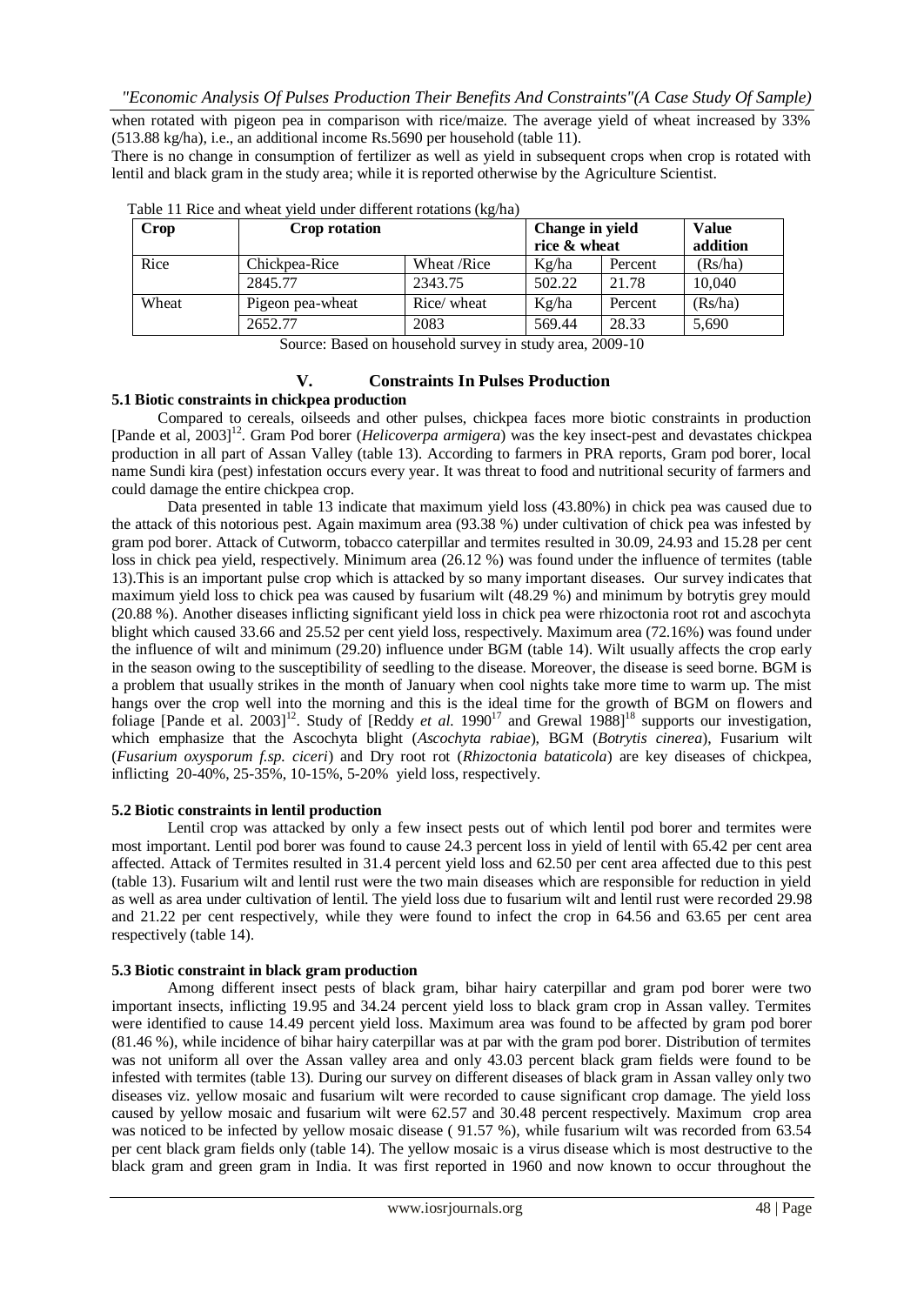country. The loss in yield depends upon the stage at which the crop is infected by the disease. If the infection is in early stage then there may be total loss of grain yield [Singh,  $2005$ ]<sup>19</sup>.

#### **5.4 Biotic constraints in pigeonpea production**

In our household survey conducted during 2008-09 in Assan valley of Uttarakhand (table 13 & 14) gram pod borer, *Helicoverpa armigera* was found to cause maximum yield loss in all the villages where pigeon pea was grown. The yield loss caused by this pest was estimated to the tune of 43.86 per cent (figure1), while 90.25 percent of the total cultivated area was infested by this insect (table 13). This pest feeds on foliage, when young and on the seeds in later stage after boring in to the pods. A single larva may destroy 30-40 pods before it reaches maturity, thus reducing the yield of crop. Probability of occurrence of this pest has been every year in the pigeon pea crop. Other insect pests which inflicted significant yield losses in pigeon pea were spotted pod borer, tur pod bug and termites. Termites were not a common feature of each and every field of village in the study area. Their distribution and subsequent yield loss to the crop depend upon the physical condition of the soil and amount of undecomposed organic matter present in it. Study of [Banu *et al.* 2005]<sup>20</sup> supports our investigation, which emphasize that the gram pod borer, *H. armigera* is a key pest of pigeon pea, inflicting 80- 90% yield loss. It causes considerable yield loss of 250000 tonnes of grains/annum worth more than 3750 million rupees per year. Though there are several diseases which attack pigeon pea crop, the major diseases identified in the study area were cercospora leaf spot, fusarium wilt, alternaria blight and sterility mosaic (table 14). Incidence of cercospora leaf spot resulted in to 33.70 per cent loss in yield of pigeon pea. The symptoms of this disease first appear as minute light brown spots, 1-2 mm in diameter, mainly on the lower surface of the leaves. The spots enlarge to become angular and often several spots coalesce to form irregular blotches. Infection results in to premature defoliation and ultimate reduction in crop yield. Another disease next to the cercospora leaf spot was fusarium wilt, which caused maximum 29.34 per cent yield loss in pigeon pea, with 60.31 per cent area found affected (table 14). Studies confirmed that in wilt disease the plants show signs of gradual wilting, as if affected by drought about five to six weeks after sowing. In severe cases large patches of wilted plants can be found, frequently resulting in more than 50 percent dead plants in the field [Rangaswami] and Mahadevan,  $2005$ <sup>21</sup>. Diseases like sterility mosaic and alternaria blight inflicted less damage as compared to the above discussed diseases.

| <b>Crop</b> | <b>Insect-pest</b>      | Area affected<br>$\frac{9}{6}$ | <b>Yield loss</b><br>$\frac{9}{6}$ | Rank           | <b>Probability</b><br>of occurrence |
|-------------|-------------------------|--------------------------------|------------------------------------|----------------|-------------------------------------|
| Chickpea    | Gram Pod borer          | 93.38                          | 43.80                              |                | 5/5                                 |
|             | Cutworm                 | 65.52                          | 30.09                              | 2              | 4/5                                 |
|             | Tobacco caterpillar     | 53.11                          | 24.93                              | 3              | 3/5                                 |
|             | Termite                 | 26.12                          | 15.28                              | 4              | 5/5                                 |
| Lentil      | Gram Pod borer          | 65.42                          | 24.3                               | 1              | 3/5                                 |
|             | Termite                 | 62.50                          | 31.4                               | $\overline{2}$ | 4/5                                 |
| Black gram  | Bihar hairy caterpillar | 81.25                          | 19.95                              | 2              | 3/5                                 |
|             | Gram pod borer          | 81.46                          | 34.24                              |                | 3/5                                 |
|             | Termite                 | 43.03                          | 14.49                              | 3              | 4/5                                 |
| Pigeonpea   | Gram Pod borer          | 90.25                          | 43.86                              |                | 5/5                                 |
|             | Spotted pod borer       | 69.50                          | 30.19                              | $\overline{2}$ | 4/5                                 |
|             | Tur pod bug             | 57.46                          | 24.93                              | 3              | 3/5                                 |
|             | Termite                 | 45.72                          | 17.08                              | 4              | 4/5                                 |

Table 13 Pulses area (%) affected and yield loss (%) due to major biotic constraints (Insect pests) in Assan valley

| <b>Crop</b> | <b>Disease</b>       | Area affected | <b>Yield loss</b> | Rank | Probability   |
|-------------|----------------------|---------------|-------------------|------|---------------|
|             |                      | $(\%)$        | $(\%)$            |      | of occurrence |
| Chickpea    | Fusarium wilt        | 72.16         | 48.29             |      | 4/5           |
|             | Rhizoctonia root rot | 48.89         | 33.66             |      | 3/5           |
|             | Ascochyta blight     | 39.28         | 25.52             |      | 3/5           |
|             | <b>BGM</b>           | 29.20         | 20.88             | 4    | 3/5           |
| Lentil      | Fusarium wilt        | 64.56         | 29.98             |      | 3/5           |
|             | Lentil rust          | 63.65         | 21.22             | っ    | 3/5           |
| Black gram  | Yellow mosaic        | 91.57         | 62.57             |      | 4/5           |
|             | Fusarium wilt        | 63.54         | 30.48             | າ    | 3/4           |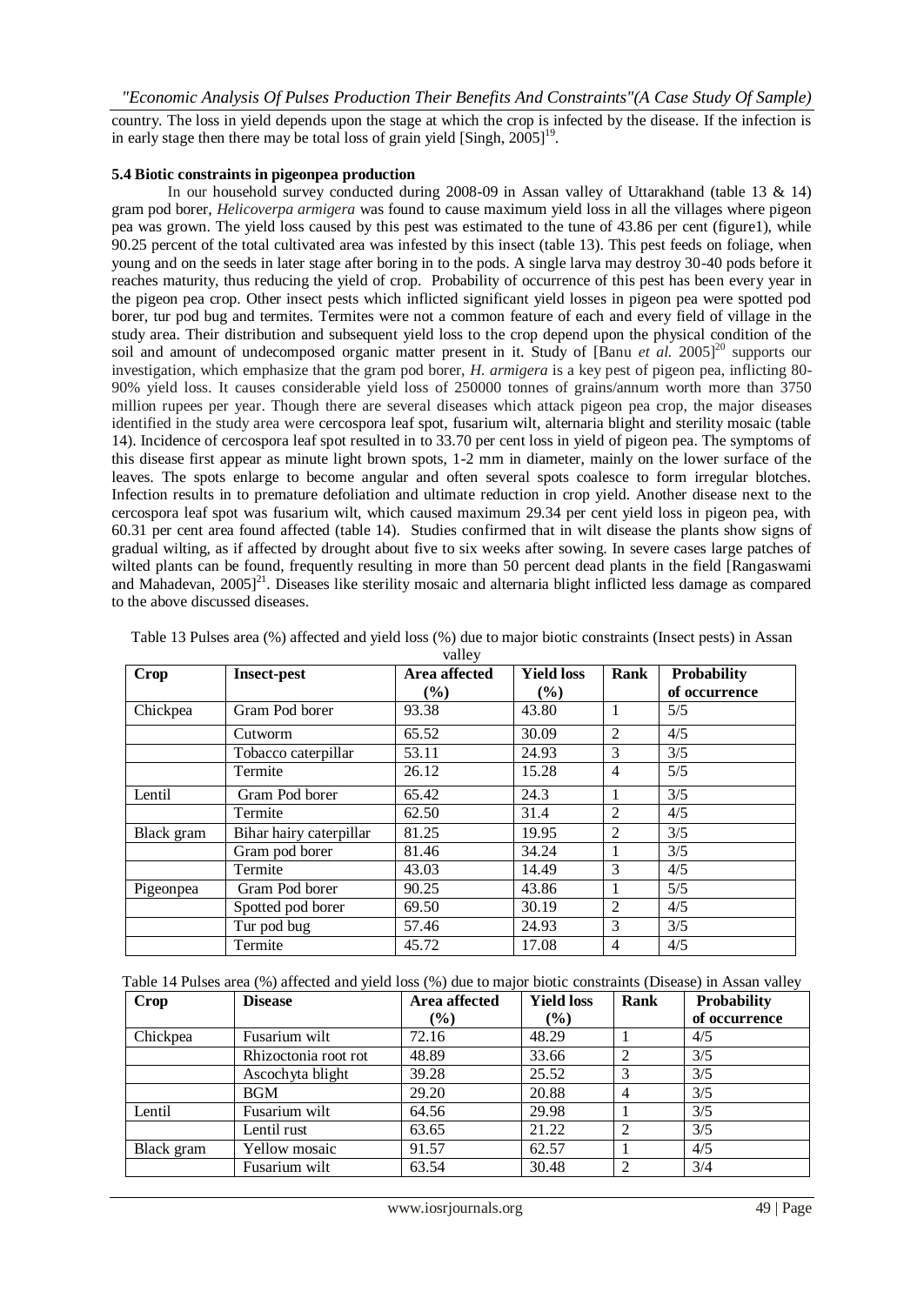*"Economic Analysis Of Pulses Production Their Benefits And Constraints"(A Case Study Of Sample)*

| Pigeonpea                                              | Cercospora leaf spot | 68.81 | 33.70 |  | 4/5 |  |
|--------------------------------------------------------|----------------------|-------|-------|--|-----|--|
|                                                        | FusariumWilt         | 60.31 | 29.34 |  | 4/5 |  |
|                                                        | Alternaria blight    | 33.47 | 14.71 |  | 3/5 |  |
| Sterility mosaic<br>10.48<br>3/5<br>23.47              |                      |       |       |  |     |  |
| $\mathbf{v}$ matrix $\mathbf{v}$ m $\mathbf{v}$<br>. . |                      |       |       |  |     |  |

Note: BGM stand for Botrytis gray mold

## **VI. A biotic Constraints In Pulses**

#### **6.1 Terminal Drought**

There has been a high degree of risk in pulses production. More than 87% of the area under pulses is presently rainfed [Reddy 2009]<sup>22</sup>. The mean rainfall of major pulse growing states of India is 1,000 mm and the coefficient of variation of the rainfall is 20-25%. Moisture stress is the oft-cited reason for crop failures. Terminal drought and heat stress results in forced maturity with low yields. Drought stress alone may reduce seed yields by 50% in the tropics.

Drought is also serious **abiotic** constraint in pulses (chickpea and lentil) production in Assan valley of Uttarakhand. Farmers in northern part of Assan Valley (Nayagaon and Jingwreri), reported that 50% area affected of chickpea due to drought. This result consequently in 50% yield losses of chickpea production. In southern part farmers reported that 67% area affected of chick pea from drought. Its result is 55% yield loss. In chickpea the average affected area and yield loss due to drought was 58.5 and 52.5 %, respectively (table 15). The probability of drought occurrence in Assan valley had been 3/5. The area affected of lentil from drought is also found in the Valley. Farmers of northern part of the valley reported that more than 70% area affected due to drought. The yield loss reported was 36%. While in southern part of Assan Valley, farmers reported that 92% area was affected by drought, while yield loss was 42%. In lentil the average affected area and yield loss due to drought was 81 and 39 %, respectively. Probability of drought occurrence in lentil was twice in every five years (table 15).

| constraints (Drought) in Assair valie y. |                        |                   |               |  |  |
|------------------------------------------|------------------------|-------------------|---------------|--|--|
| Crop                                     | Area affected          | <b>Yield loss</b> | Probability   |  |  |
|                                          | $\mathcal{O}_0$ )      | $\frac{1}{2}$     | of occurrence |  |  |
| Chickpea                                 | 58.5                   | ل د ک             | 3/5           |  |  |
| Lentil                                   |                        | 39                | 2/5           |  |  |
| $\overline{\phantom{a}}$                 | - - -<br>-------<br>__ |                   |               |  |  |

Table 15. Pulses area (%) affected and yield loss (%) due to major abiotic constraints (Drought) in Assan valley.

Based on household survey in study area, 2009-10

## **6.2 Excess soil moisture and humidity**

Water-logging during seed germination and initial seeding growth phase is a constraint for legumes that are introduced into rice-fallows of northern part of Assan Valley and some southern part of the Valley. High humidity during vegetative growth stages (particularly during November to January) makes certain legumes (e.g., chickpea and lentil) susceptible to diseases such as BGM. This can happen in some years, where excessive rainfall occurs during the winter that can encourage excessive vegetative growth leading to lodging, and also encourage development of various leaf and root diseases. Due to excessive rainfall at reproductive phase affects the physically damage of the flowers and developing pods/ seeds and also encourage foliar diseases such as BGM in chickpea, rust and stemphylium blight in lentil [Subbarao et al.  $2001$ ]<sup>23</sup>.

## **6.3 Temperature**

Grain yield is mainly influenced by temperature. Cold is an abiotic stress, limiting the grain yield of pulse crops. All hot season pulses are sensitive to low temperatures, but generally these are not exposed to low temperatures. On the other hand, cool season pulses (chickpea) are often subjected to chilling temperatures especially in areas of north India. However there has not been much improvement in the development of chilling and frost tolerant varieties.

## **6.4 Soil acidity**

Soil acidity was a serious constraint to legume introduction into rabi season as some soil of northern part of Assan Valley have pH value below 6.0. ( Soil Test Lab Report Department of Agriculture S.G.R.R.(P.G) College, (Dehradun), Legumes are more sensitive to soil acidity as compared to cereals and other non-legumes crops [Choudhary and Pande  $1986^{24}$ , Chong et al.  $1987]^{25}$ .

## **6.5 Uncertainty in Rainfall**

Uncertainty in rainfall is a serious abiotic constraint in pulses especially in black gram and pigeon pea in northern part and some southern part of Assan Valley. In last few years increase in rainfall have been recorded [Metrological Department, Dehradun 2008-09]<sup>26</sup> during rainy season (June to August) in Assan Valley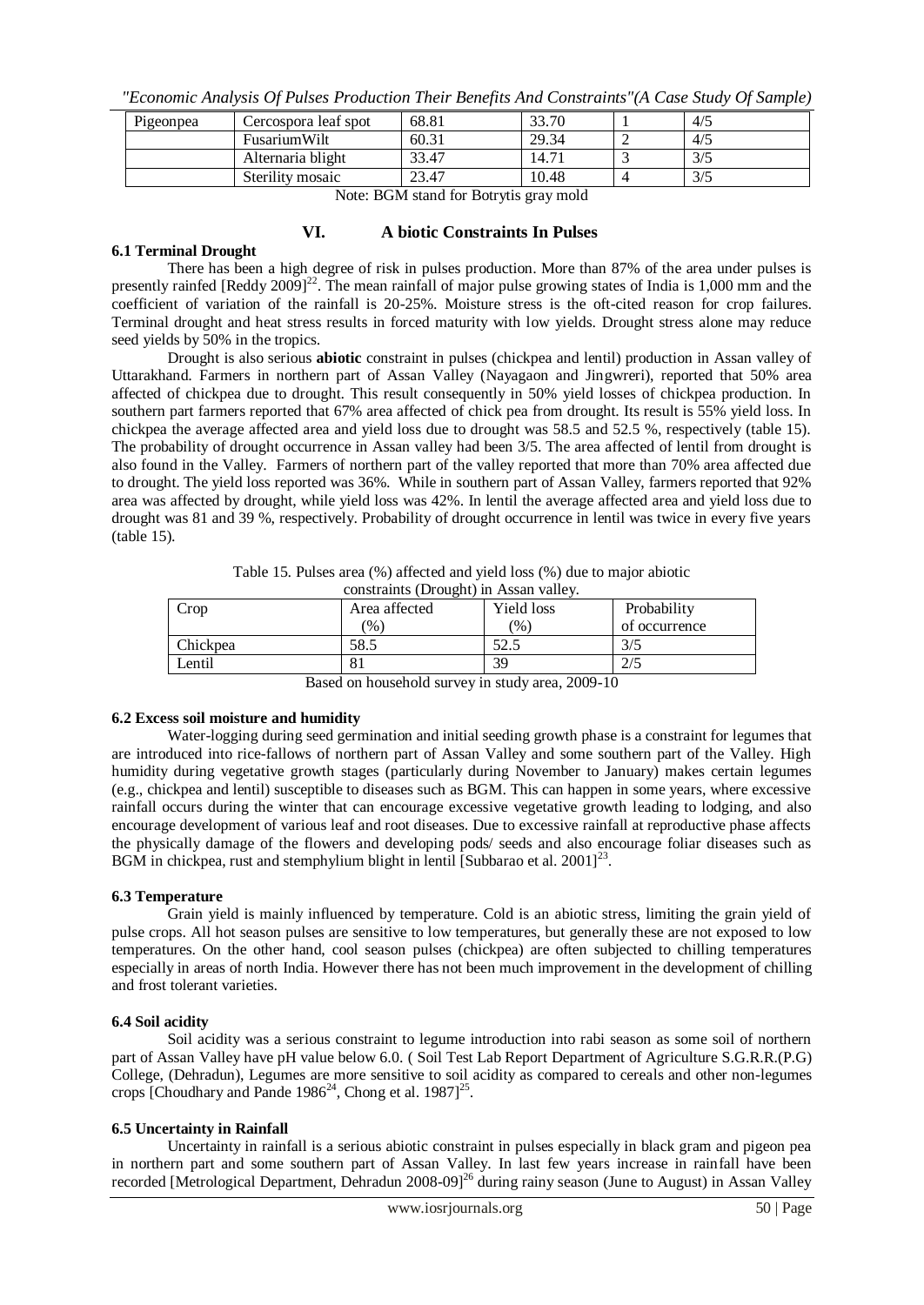*"Economic Analysis Of Pulses Production Their Benefits And Constraints"(A Case Study Of Sample)* of Dehradun, resulting decrease in yield of legumes. In pigeon pea the average affected area and yield loss due to drought was 73.75 and 35%, respectively. Probability of drought occurrence in pigeon pea was twice in every five years (16).While an average 70% area of black gram was affected by rainfall in Assan valley with 40% yield loss and probability of occurrence 2/5 (table 16). Poor drainage/water stagnation during the rainy season causes heavy losses to pigeonpea on account of low plant stand and increased incidence of phytophthora blight disease, particularly in the states of UP, Bihar, West Bengal, Chhattisgarh, MP and Jharkhand. Ridge planting has been found very effective in ensuring optimal plant stand and consequently higher yield. A simple ridger already available can effectively be used for this purpose. Since most pulse crops are drought tolerant, most of the research efforts have been confined to develop genotypes and associated production technologies to suit dry land conditions. Consequently, germplasm suited to high rainfall and irrigated conditions are lacking [Raddy  $2009]^{22}$ 

| CONStraints (Tailman) in Assail Valley                   |               |                   |               |  |
|----------------------------------------------------------|---------------|-------------------|---------------|--|
| Crop                                                     | Area affected | Yield loss        | Probability   |  |
|                                                          | $\%$          | $\left(\%\right)$ | of occurrence |  |
| Black gram                                               |               | 40                |               |  |
| Pigeonpea                                                | 73.75         |                   |               |  |
| Course: Desed on household survey in study eres, 2000 10 |               |                   |               |  |

| Table 16. Pulses area (%) affected and yield loss (%) due to major abiotic |  |
|----------------------------------------------------------------------------|--|
| constraints (rainfall) in Assan valley                                     |  |

Source: Based on household survey in study area, 2009-10

## **VII. Socio Economic Constraints In Pulses Production**

Lack of knowledge, non availability of improved seed, poor technical guidance were few socio economic institutional constraints [Subbarao et al.  $2001^{23}$  & Pande et al  $2003$ ]<sup>12</sup> while seed storage, poor irrigation and poor marketing were socio economic infrastructural constraints in pulses production [Pande *et al*.  $2003$ <sup>12</sup>. The following are the main Institutional and Infrastructural constraint in pulses production that has been identified through PRA and RRA with the farmers in Assan Valley shown in table 17 & 18. The PRA/RRA data revealed that the lack of knowledge stood on 1<sup>st</sup> rank during data analysis. As far as pulses production is concerned this is an important constraint. The availability of seed is  $2<sup>nd</sup>$  important institutional constraints. This may be because farmers are not aware about HYV of pulses seeds; otherwise farmer could have given it rank  $1<sup>st</sup>$ . Lack of technical knowledge regarding improved pulses cultivation is the  $3<sup>rd</sup>$  ranked constraints cited by the farmers of Assan Valley. Agro chemical and inputs are  $4<sup>th</sup>$  and  $5<sup>th</sup>$  institutional constraints cited by the farmers (table 17). Among infrastructural constraints in pulses production; seed storage got the  $1<sup>st</sup>$  rank (table 18). As far as pulses production is concerned this is an important constraint, because the farmer of Assan Valley has no proper facility of seed storage. Due to lack of knowledge of HYV seed farmers often use their own seed of local varieties, which are often of low quality due to preservation under defective storage systems. Use of low quality seed results in poor plant stand, susceptibility to seedling diseases, and ultimately poor yields [Subbarao et al. 2001]<sup>23</sup>. Hence this is the major infrastructural constraints in Assan Valley. The poor marketing of legumes is 2<sup>nd</sup> important infrastructural constraints cited by the farmers of Assan valley in PRA/RRA. Markets for legumes are thin and fragmented in comparison with rice and wheat [Byerlee and White  $1997]^{27}$ . It is generally perceived that the government procurement for legumes is not as effective as it is for rice and wheat, and often, farmers do not realize the minimum price announced by the government. Also the price spread (i.e., the market margin) for legumes is much higher than that of rice and wheat [Joshi and Pande  $1996$ <sup>28</sup>. Because of this, farmers do not benefit by the higher market prices of legumes, as most of the profits go to the traders, rather than to the farmers. Hence the farmers are less motivation for pulses cultivation and thus, the serious threat to sustainable agriculture system and the economy of the country. Poor transportation is 3rd rank given by the farmers. This problem is more commonly found in southern part of Assan Valley especially in Bahuwala and Haripur. Poor irrigation got the 4<sup>th</sup> rank which is given by the farmers in PRA/RRA (table 18). This problem is much found in southern part of the Assan valley.

| Constraints             | Percentage | Rank |
|-------------------------|------------|------|
| Lack of knowledge       |            |      |
| Seed not available      | 31         |      |
| Poor technical guidance |            |      |
| Agro-chemical           |            |      |
| Inputs (fertilizers)    |            |      |

Table 17. Institutional constraints of pulses production in Assan Valley

Source: Based on household survey in study area 2008-09.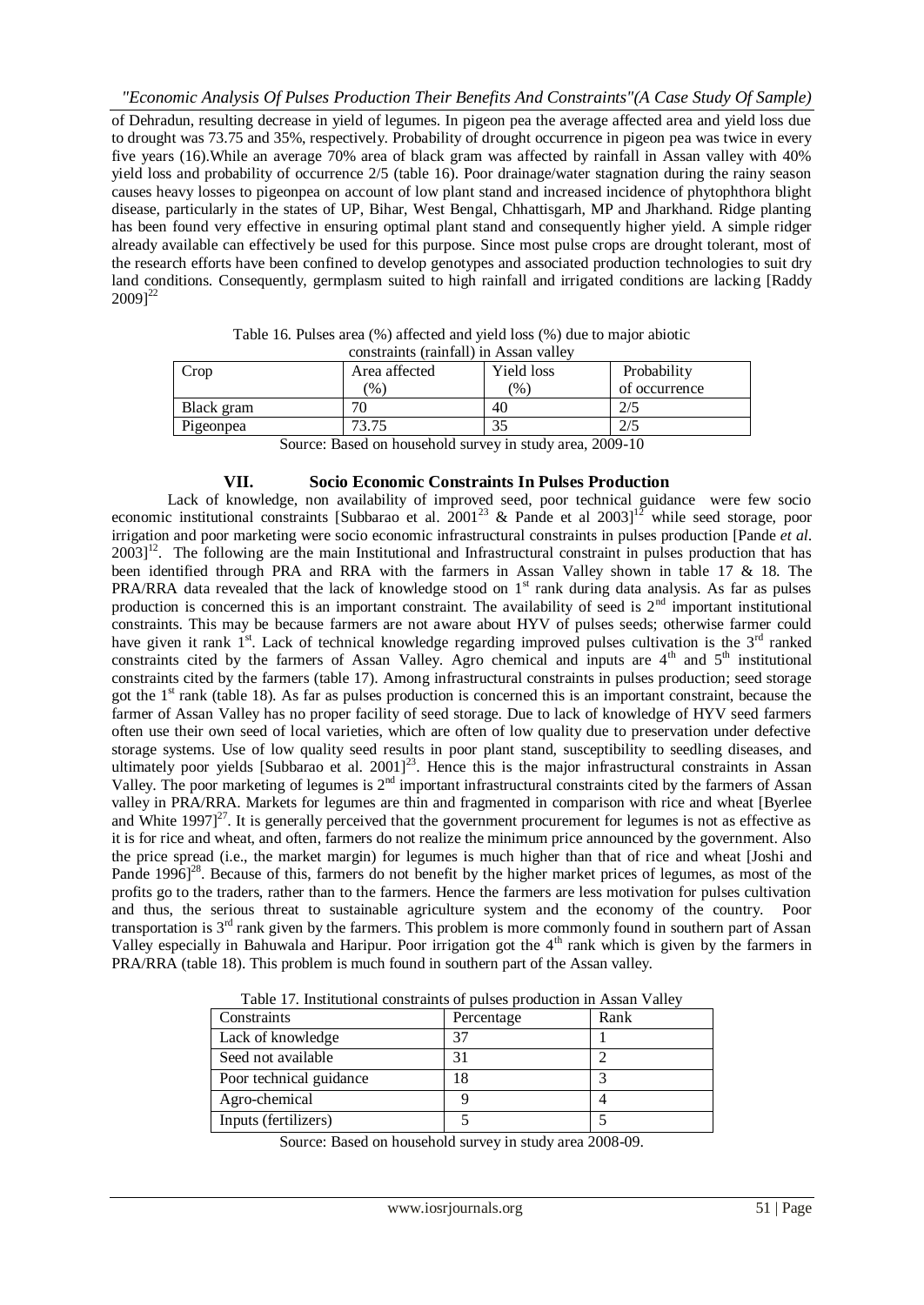| Table 18. Infrastructural constraints of pulses production in Assan Valley |            |      |
|----------------------------------------------------------------------------|------------|------|
| <b>Infrastructural</b>                                                     | Percentage | Rank |
| Seed storage                                                               | 59         |      |
| Poor Marketing                                                             |            |      |
| Poor Transport                                                             |            |      |
| Poor irrigation                                                            |            |      |

Source: Based on household survey in study area 2008-09.

#### **VIII. Conclusion & Suggestion**

This research has found that the pulses production has declined sharply in the Assan Valley sample villages of Uttarakhand, since 1990 till date. The same trend is found in the state of Uttarakhand as well as in India. The secondary data has revealed that the trend is same in the SAARC Countries too. This has happened due to the persistent problems of biotic factors (insect and diseases), abiotic factors (climate, uncertainties of rainfall, excessive temperature, etc.), institutional and infrastructural constraints, technology related constraints etc. The state is threatened because most of the farmers are growing pulses inefficiently from economic point of view. Inefficient production and low profitability are mainly due to insect damage, disease, and the inferior quality seeds of pulses, and non availability of improved varieties and lack of knowledge about production technologies.

Economic analysis of lentil and chickpea cultivation presented in this study suggests that pulses can be profitably cultivated in rice fallows in the post rainy season. Legumes also contribute in saving N fertilizer and thus a decline in cost of production. Farmers" perceptions and literature reviewed both revealed that inclusion of legumes in cereal-based cropping systems increased the yield of subsequent cereal crops and reduce the fertilizer cost too.

To enhance the production and profitability of pulses, better quality and high yielding varieties should be available to the farmers of Uttarakhand. The training about HYV seed of pulses should be given to the small and marginal farmers of Assan Valley of Uttarakhand. Development of appropriate legumes technologies, their effective demonstration and seed sector support as well as IPM/ICM/IDM support system is needed to encourage farmers in Uttarakhand to grow legumes to increase their income and improve soil fertility status, and thus enhance the sustainability of the rice-wheat based system.

#### **Reference**

- [1]. Joshi, P.K. 1998. Performance of Grain Legumes in the Indo-Gangetic Plain. In J.V.D.K. Kumar Rao, C. Johansen (ed.) Residual Effects of Legumes in Rice and Wheat Cropping Systems of the Indo-Gangetic Plain. International Crop Research Institutes for Semi-Arid Tropics (ICRISTAT). Oxford and IBH Publishing Co. Pvt. Ltd, New Delhi, 1998. ISBN 81-204-1297-4. pp 3-12
- [2]. Hobbs, P., and Morris, M. 1996. Meeting South Asia"s future food requirements from rice-wheat cropping systems: priority issues facing researches in the post green revolution era. Natural Resource Group Paper 96-101. Mexico: Centro International de Mejoramiento de Maiz y Trigo
- [3]. Ahlawat, I.P.S., Ali, M., Yadav, R.L., Kumar Rao, and Rego, T.J. 1998. Biological nitrogen fixation and residual effects of summer and rainy season grain legumes in rice and wheat cropping systems of the Indo-Gangetic Plain. In J.V.D.K. Kumar Rao, C. Johansen (eds.) Residual Effects of Legumes in Rice and Wheat Cropping Systems of the Indo-Gangetic Plain. International Crop Research Institutes for Semi-Arid Tropics (ICRISTAT). Oxford and IBH Publishing Co. Pvt. Ltd, New Delhi, 1998. ISBN 81-204- 1297-4, pp 31-54
- [4]. Lauren, J.G., Duxbury, J.M., Beri, VS., Razzaque II, M.A., Sattar, M.A., Pande, S.P., Bhattarai, S. Mann, R.A., and Ladha, J.K. 1998. Direct and residual effects from forage and green manure legumes in rice-based cropping systems. In J.V.D.K. Kumar Rao, C. Johansen (ed.) Residual Effects of Legumes in Rice and Wheat Cropping Systems of the Indo-Gangetic Plain. International Crop Research Institutes for Semi-Arid Tropics (ICRISTAT). Oxford and IBH Publishing Co. Pvt. Ltd, New Delhi, 1998. ISBN 81-204- 1297-4, pp 55-82.
- [5]. Yadav, R. l., Dwivedi, B. S., Gangwar, K. S., and Prasad, K. 1998. Over view and prospects for enhancing residual benefits of legumes in rice and wheat cropping systems in India. In J.V.D.K. Kumar Rao, C. Johansen (ed.) Residual Effects of Legumes in Rice and Wheat Cropping Systems of the Indo-Gangetic Plain. International Crop Research Institutes for Semi-Arid Tropics (ICRISTAT). Oxford and IBH Publishing Co. Pvt. Ltd, New Delhi, 1998. ISBN 81-204-1297-4, pp 207-226
- [6]. Chambers, R. 1981. 'Rapid Raual Appraisal (RRA): Rational and Repertorie', Public Adminstration Development, pp 95-102.
- [7]. Chambers, R. 1992. Participatory Rural Appraisal (PRA): Past, Present and Future Forest, Trees and People Newsletter 15/16, pp 84-87
- [8]. Fals Borda and Rehman, 1991 Three Approaches to Participative Inquiry. 1991, Public Administrative Development, pp 6-30
- [9]. Parsad, C and Verma, V.K. 1975. Studies in Basin Morphometry and slope development in the western Doon Valley, Garhwal Himalaya. Himalayan Geology Vol. 5 pp 344-425Agriculture statistics data 2009-10. Directorate of Agriculture, Uttarakhand.
- [10]. Martin, D and Sahs, S.K. 2007. Journal of Indian Society of Remote Sensing (In Integrated Approach of using Remote Sensing and GIS to study watershed Prioritization), Vol. 35
- [11]. Directorate of Agriculture, Government of Uttarakhand 2008-09.
- [12]. Pande, S., Bourai, V.A., Neupane, R.K. and Joshi, P.K. 2003. Chickpea Production Constraints and Promotion of integrated Pest Management in Nepal. On –farm IPM of Chickpea in Nepal-1. Information bulletin no. 64. Patancheru, 502 324, Andhra Pradesh, India. International Crops Research Institutes for the Semi-Arid Tropics (CRISTAT), Department for International Development (DFID). pp 4-8. ISBN 92- 9066-462-2.
- [13]. Kumar Rao, J.V.D.K., Dart, P.J., and Sastry, P.V.S.S. 1983. Residual effects of Pigeon pea on yield and nitrogen response of maize 19:131:141